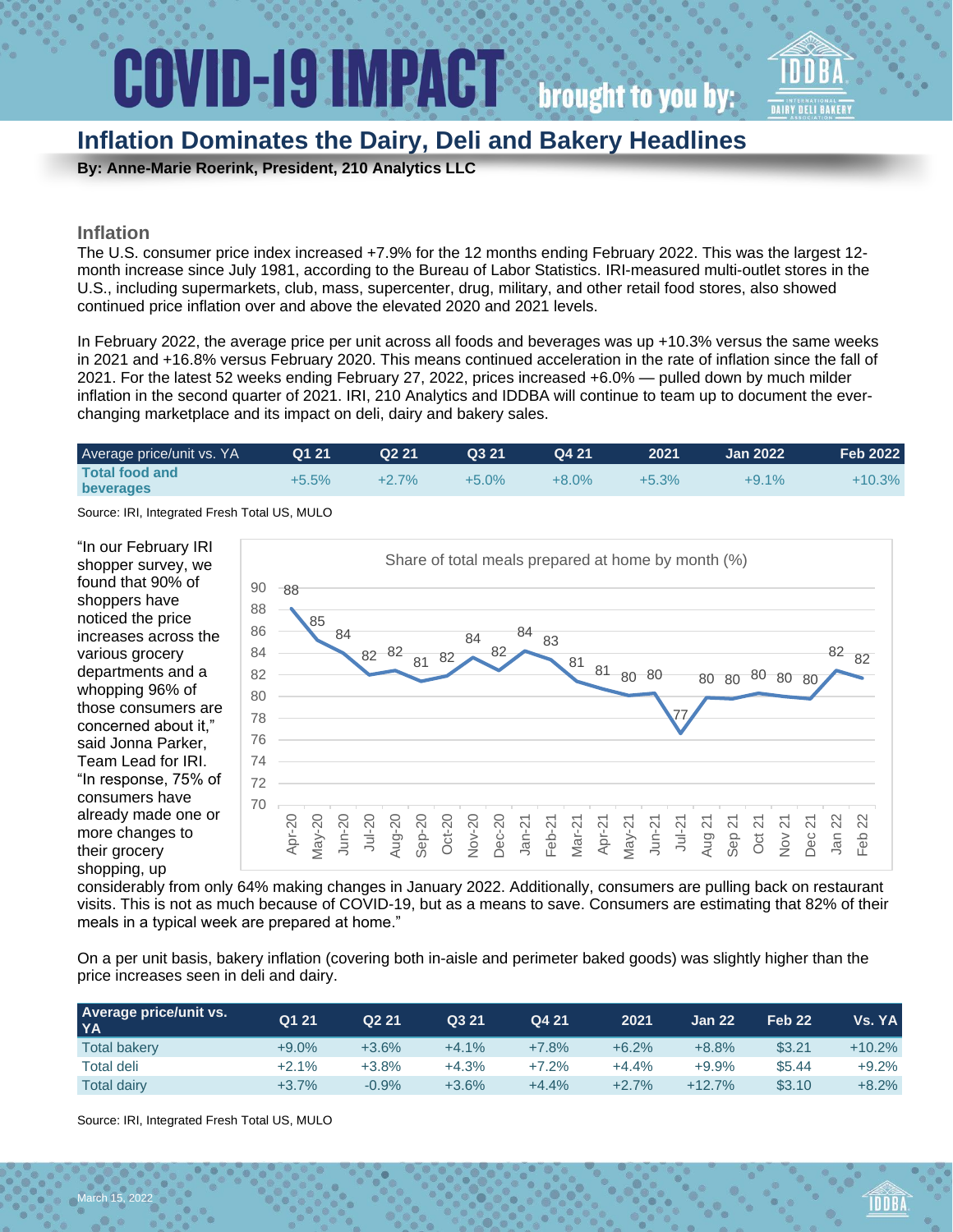# **COVID-19 IMPACT** brought to you by:



### **Perishables Performance**

A look across fresh foods departments for the four February 2022 weeks shows perimeter strength in dollars with the exception of fresh seafood. Gains were highest for deli and bakery, followed by meat, whereas seafood sales continued to decrease from their 2021 record highs. "Above average levels of inflation have put pressure on seafood keeping up the very strong demand they experienced in 2020 and 2021," said Parker.

| February 2022                         | \$ sales | \$ vs. 2021 | <b>Units vs. 2021</b> |
|---------------------------------------|----------|-------------|-----------------------|
| Total perishables                     | \$24.7B  | $+5.6%$     | $-4.1\%$              |
| Meat                                  | \$6.4B   | $+6.4%$     | $-5.5%$               |
| Refrigerated (including dairy)        | \$5.9B   | $+3.4%$     | $-4.8%$               |
| Produce                               | \$5.6B   | $+4.6%$     | $-5.0%$               |
| Deli (meat, cheese and deli prepared) | \$3.2B   | $+10.0\%$   | $+0.8%$               |
| <b>Bakery</b>                         | \$2.9B   | $+9.5%$     | $-0.6%$               |
| Seafood                               | \$521M   | $-12.0%$    | $-20.7%$              |

Source: IRI Integrated Fresh, Total U.S., MULO, fixed and random weight items combined into department views

## **Dairy Sales**

| "The four February weeks generated nearly \$5 billion<br>in dairy sales, an increase of +3.7%," said Jessica Ives, | <b>Dairy</b>    | <b>Dollar</b><br>sales | Dollars vs.<br>2021 | Units vs.<br>2021 |
|--------------------------------------------------------------------------------------------------------------------|-----------------|------------------------|---------------------|-------------------|
| Professional Development Coordinator with IDDBA.                                                                   | <b>February</b> | \$4.956B               | $+3.7%$             | $-4.1%$           |
| "Also encouraging is the consistency of the weekly                                                                 | w.e. 2/6/2022   | \$1,263B               | $+1.2%$             | $-5.8\%$          |
| sales levels, all around \$1.2 billion, which means                                                                | w.e. 2/13/2022  | \$1,270B               | $+3.4%$             | $-3.8%$           |
| demand is holding strong - certainly when compared                                                                 | w.e. 2/20/2022  | \$1.199B               | $+4.1%$             | $-4.4%$           |
|                                                                                                                    | w.e. 2/27/2022  | \$1,223B               | $+6.6%$             | $-2.4%$           |
| to pre-pandemic levels."                                                                                           |                 |                        |                     |                   |

Refrigerated dairy desserts had a strong February, with gains in dollars and volume. Milk was easily the biggest seller, at \$1.3 billion, followed by natural cheese and yogurt. "The two columns on the far right of the table below show the change versus year ago in dollars and pounds. The difference between the two percentages is a good proxy for the combination of inflation and fewer sales promotions," said Ives. "For most, dollar sales were up year-on-year while volume was down."

|                             |          |          |          |          | Sales vs. YA |          |                |          |                  |
|-----------------------------|----------|----------|----------|----------|--------------|----------|----------------|----------|------------------|
|                             | 2019     | 2020     | Q1 '21   | Q2 '21   | Q3 '21       | Q4 '21   | <b>Feb '22</b> | \$ vs YA | <b>Ibs vs YA</b> |
| <b>Dairy</b>                | $+0.2%$  | $+13.4%$ | $-0.1%$  | $-9.1%$  | 0.0%         | $+1.2%$  | \$5.0B         | $+3.7%$  |                  |
| <b>Milk</b>                 | $+0.7%$  | $+10.2%$ | $-1.3%$  | $-5.6%$  | $0.0\%$      | $+0.9%$  | \$1.3B         | $+5.0%$  | $-6.0%$          |
| Natural cheese              | $+2.2%$  | $+19.6%$ | $+1.7%$  | $-12.0%$ | $-2.1%$      | $-1.6%$  | \$932M         | $-1.7%$  | $-2.0%$          |
| Yogurt                      | $-0.5%$  | $+3.7%$  | $-1.7%$  | $+4.5%$  | $+5.4%$      | $+6.5%$  | \$648M         | $+7.2%$  | $-1.8%$          |
| Eggs                        | $-10.3%$ | $+17.5%$ | $-1.8%$  | $-18.4%$ | $+1.7%$      | $+4.9%$  | \$571M         | $+9.0%$  |                  |
| Cream/creamers              | $+7.7%$  | $+14.9%$ | $+7.0%$  | $-2.6%$  | $+3.6%$      | $+3.0%$  | \$407M         | $+6.2%$  | $-0.3%$          |
| Butter/margarine            | $+1.4%$  | $+16.9%$ | $-7.3%$  | $-24.7%$ | $-7.1%$      | $-2.6%$  | \$374M         | $+1.4%$  | $-8.7%$          |
| Processed<br>cheese         | $-3.3%$  | $+16.0%$ | $-6.3%$  | $-13.6%$ | $-2.9%$      | $-3.0%$  | \$185M         | $-0.8%$  | $-2.5%$          |
| Cream cheese                | $+3.8%$  | $+18.4%$ | $+9.3%$  | $-8.0\%$ | $-1.2%$      | $-0.1%$  | \$172M         | $+2.0%$  | $-7.3%$          |
| Sour cream                  | $+0.2%$  | $+13.9%$ | $+0.7%$  | $-16.5%$ | $-4.1%$      | $+1.7%$  | \$112M         | $+4.0%$  | $-1.1%$          |
| Whipped toppings            | $+9.4%$  | $+21.5%$ | $+17.2%$ | $-9.3%$  | $-1.5%$      | $+1.4%$  | \$110M         | $+0.4%$  | $-2.8%$          |
| <b>Desserts</b>             | $+5.2%$  | $+10.3%$ | $+6.9%$  | $+17.6%$ | $+13.4%$     | $+14.2%$ | \$85M          | $+12.3%$ | $+1.9%$          |
| Cottage cheese              | $-3.1%$  | $+5.1%$  | $-4.1%$  | $-9.4%$  | $-5.3%$      | $-2.6%$  | \$84M          | $+1.4%$  | $-4.9%$          |
| Cheese snack<br><b>kits</b> | $+5.3%$  | $-12.7%$ | $-11.5%$ | $+12.3%$ | $-4.2%$      | $-2.5%$  | \$15M          | $-8.7%$  | $-12.0%$         |
| Dairy alternative<br>cheese | $+5.4%$  | $+30.1%$ | $-4.5%$  | $-17.0%$ | $-3.3%$      | $-10.7%$ | \$9M           | $-8.5%$  | $-11.8%$         |

Source: IRI, Total US, Integrated Fresh, MULO, % growth versus year ago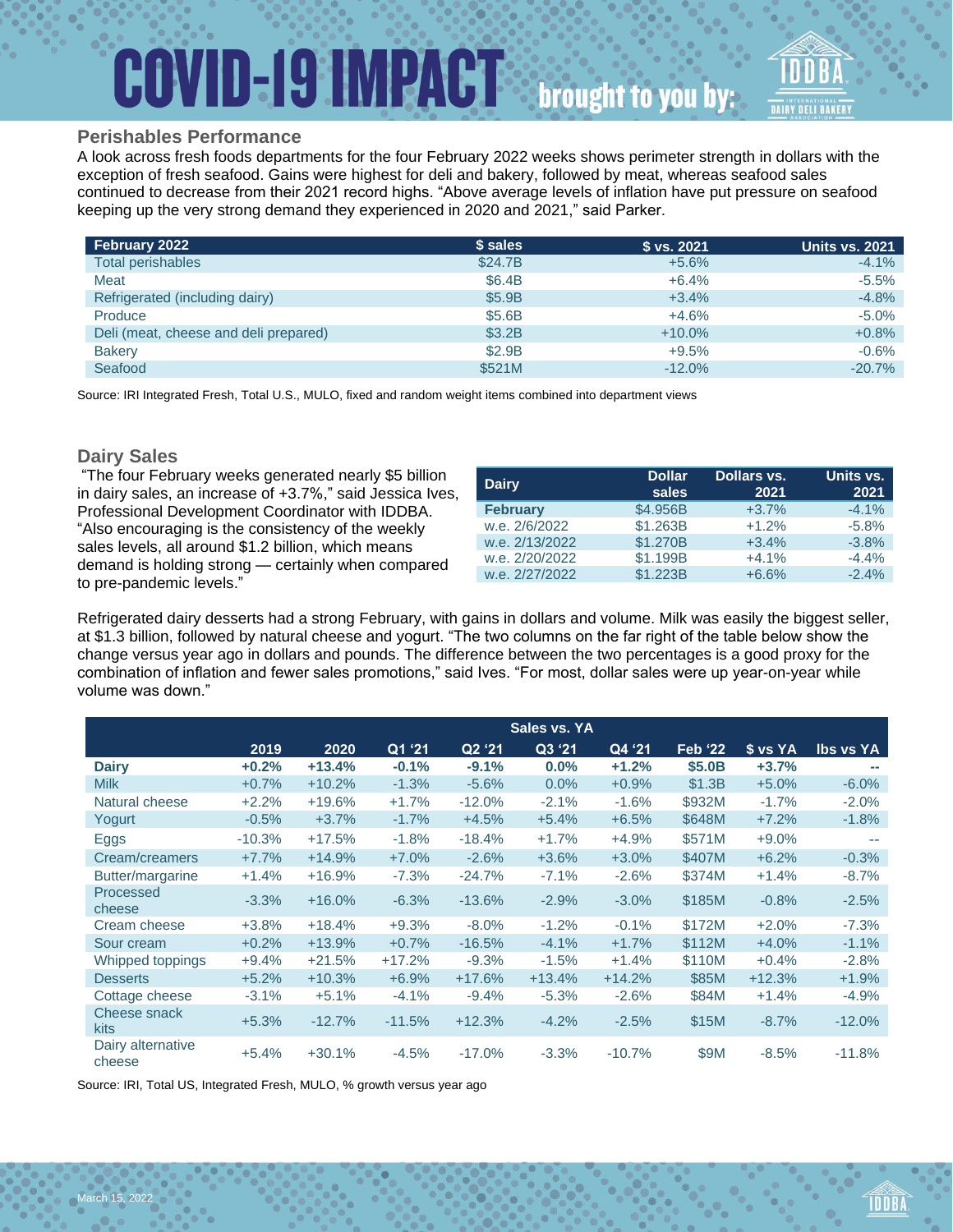# **COVID-19 IMPACT** brought to you by:

### **Deli Sales**

"The deli department remained an area of strength in February 2022," said Jeremy Johnson, VP of Education for IDDBA. "For the first time in many months, we did see a dollar sales decline for deli cheese versus February 2021. Importantly, inflationary levels for deli cheese were much lower than those seen for deli meat, entertaining and

| February 2022          | <b>Dollar</b><br>sales | <b>Dollar gains</b><br>vs. 2021 | <b>Dollar gains</b><br>vs. 2020 | <b>Price per</b><br>unit vs. YA |
|------------------------|------------------------|---------------------------------|---------------------------------|---------------------------------|
| <b>Department deli</b> | \$3.2B                 | $+10.0%$                        | $+16.8%$                        | $+9.2%$                         |
| Deli cheese            | \$576M                 | $-2.7%$                         | $+19.0%$                        | $+3.7%$                         |
| Deli entertaining      | \$372M                 | $+12.8%$                        | $+25.3%$                        | $+7.9%$                         |
| Deli meat              | \$610M                 | $+6.8%$                         | $+21.9%$                        | $+12.2%$                        |
| Deli prepared          | \$1.7B                 | $+15.9%$                        | $+12.7%$                        | $+10.3%$                        |
|                        |                        |                                 |                                 |                                 |

Source: IRI, Total US, Integrated Fresh, MULO, % growth vs YA

prepared foods.

Additionally, several retailers reported having to close deli counters once more due to labor shortages."

#### **Deli Meat**

Deli meat sales (combined fixed and random weight) totaled \$746 million for the four February 2022 weeks, which

meant an +8.1% increase over year ago levels. However, across all deli meat offerings, the February price per unit increased +12.1% versus last year so the gains were inflation-driven.

That said, deli meat volume easily tracked ahead of February 2020, which was prior to the start of the

| Deli meat       | <b>Dollar</b><br>sales | <b>Dollar gains</b><br>vs. 2021 | <b>Dollar gains</b><br>vs. 2020 |
|-----------------|------------------------|---------------------------------|---------------------------------|
| <b>February</b> | \$610.1M               | $+6.8%$                         | $+21.9%$                        |
| w.e. 2/6/2022   | \$154.8M               | $+4.6%$                         | $+22.4%$                        |
| w.e. 2/13/2022  | \$155.8M               | $+7.0%$                         | $+25.6%$                        |
| w.e. 2/20/2022  | \$148.2M               | $+7.4%$                         | $+18.8%$                        |
| w.e. 2/27/2022  | \$151.3M               | $+8.2%$                         | $+20.9%$                        |

pandemic — signaling that deli meat demand continued to be strong.

| Total Deli Meat (FW/RW)<br>Sales vs. YA |          |           |         |          |          |          |                          |                   |          |          |
|-----------------------------------------|----------|-----------|---------|----------|----------|----------|--------------------------|-------------------|----------|----------|
|                                         | 2019     | 2020      | Q1 '21  | Q2'21    | Q3 '21   |          | <b>Q4 '21  Jan '22</b> . | Feb '22 T vs 2021 |          | vs 2020  |
| Dollars                                 | $+2.1\%$ | $+10.6\%$ | +6.5%   | $+6.6%$  | $+2.2\%$ | $+6.0\%$ | +8.1%                    | \$610M            | $+6.8%$  | $+21.9%$ |
| Volume                                  | $+0.0\%$ | $+5.6\%$  | $+2.6%$ | $+3.0\%$ | $-1.6\%$ | $-3.2\%$ | $-3.7\%$                 | 62M               | $-5.1\%$ | $+4.2%$  |

Service deli meat remained the largest of the three areas, but all growth was driven by grab & go and pre-sliced deli meat. Both had increases in dollars and pounds, whereas service deli meat declined -11.1% in pound sales versus February 2020.

| Total Deli Meat (FW/RW) \$ |           |           |           |          |          |           | Sales vs. YA |         |             |                  |  |
|----------------------------|-----------|-----------|-----------|----------|----------|-----------|--------------|---------|-------------|------------------|--|
|                            | 2019      | 2020      | Q1'21     | Q2 '21   | Q3 '21   | Q4 '21    | Jan '22      | Feb '22 | $S$ vs $YA$ | <b>Ibs vs YA</b> |  |
| Grab & go                  | $+23.9\%$ | $+55.5\%$ | +38.7%    | $+7.7\%$ | $+11.6%$ | $+15.9\%$ | $+21.2%$     | \$183M  | $+22.1%$    | $+8.2\%$         |  |
| Pre-sliced                 | $+5.5\%$  | $+20.3%$  | $+13.7\%$ | $+4.5%$  | $+5.0\%$ | $+12.7\%$ | $+7.1\%$     | \$59M   | $+5.4%$     | $+0.7%$          |  |
| <b>Service</b>             | $-2.4\%$  | $-1.3\%$  | $-3.5\%$  | $+6.5%$  | $-1.9\%$ | $+1.0%$   | $+3.0\%$     | \$368M  | $+0.7%$     | $-11.1%$         |  |

Source: IRI, Total US, MULO, Integrated Fresh % growth versus year ago, Deli Cheese includes known deli products based on IRI's Integrated Fresh research process powered in cooperation with IDDBA

#### **Deli Cheese**

February 2022 deli cheese sales totaled \$576 million, which was down versus the four February weeks in 2021. The only week that got close to year-ago levels was Valentine's Day week. Valentine's Day fell on a Wednesday this year, which typically favors at-home celebrations versus eating out at a restaurant.

The small decline in year-on-year deli cheese sales comes after many months of great strength.

| Deli cheese     | <b>Dollar</b><br>sales | <b>Dollar gains</b><br>vs. 2021 | <b>Dollar gains</b><br>vs. 2020 |
|-----------------|------------------------|---------------------------------|---------------------------------|
| <b>February</b> | \$576.4M               | $-2.7%$                         | $+19.0%$                        |
| w.e. 2/6/2022   | \$144.1M               | $-7.6%$                         | $+18.9%$                        |
| w.e. 2/13/2022  | \$152.2M               | $+0.4%$                         | $+25.0%$                        |
| w.e. 2/20/2022  | \$140.4M               | $-1.7%$                         | $+17.9%$                        |
| w.e. 2/27/2022  | \$139.7M               | $-1.7%$                         | $+14.1%$                        |

| Total Deli Cheese (FW/RW) \$ |          |           |           |          |         |         | Sales vs. YA   |                |              |           |
|------------------------------|----------|-----------|-----------|----------|---------|---------|----------------|----------------|--------------|-----------|
|                              | 2019     | 2020      | Q1 '21    | Q2'21    | Q3, 21  | Q4'21'  | <b>Jan</b> '22 | <b>Feb</b> '22 | <b>VS YA</b> | Vs 2YA    |
| <b>Dollars</b>               | $+1.6%$  | $+16.8%$  | $+10.0\%$ | $-2.1\%$ | $+0.3%$ | $+2.5%$ | $+2.4%$        | \$576M         | $-2.7\%$     | +19.0%    |
| Volume                       | $+0.2\%$ | $+13.0\%$ | +5.6%     | $-6.0\%$ | $-2.1%$ | $-0.5%$ | $-1.7%$        | 72.9M          | $-5.4\%$     | $+11.2\%$ |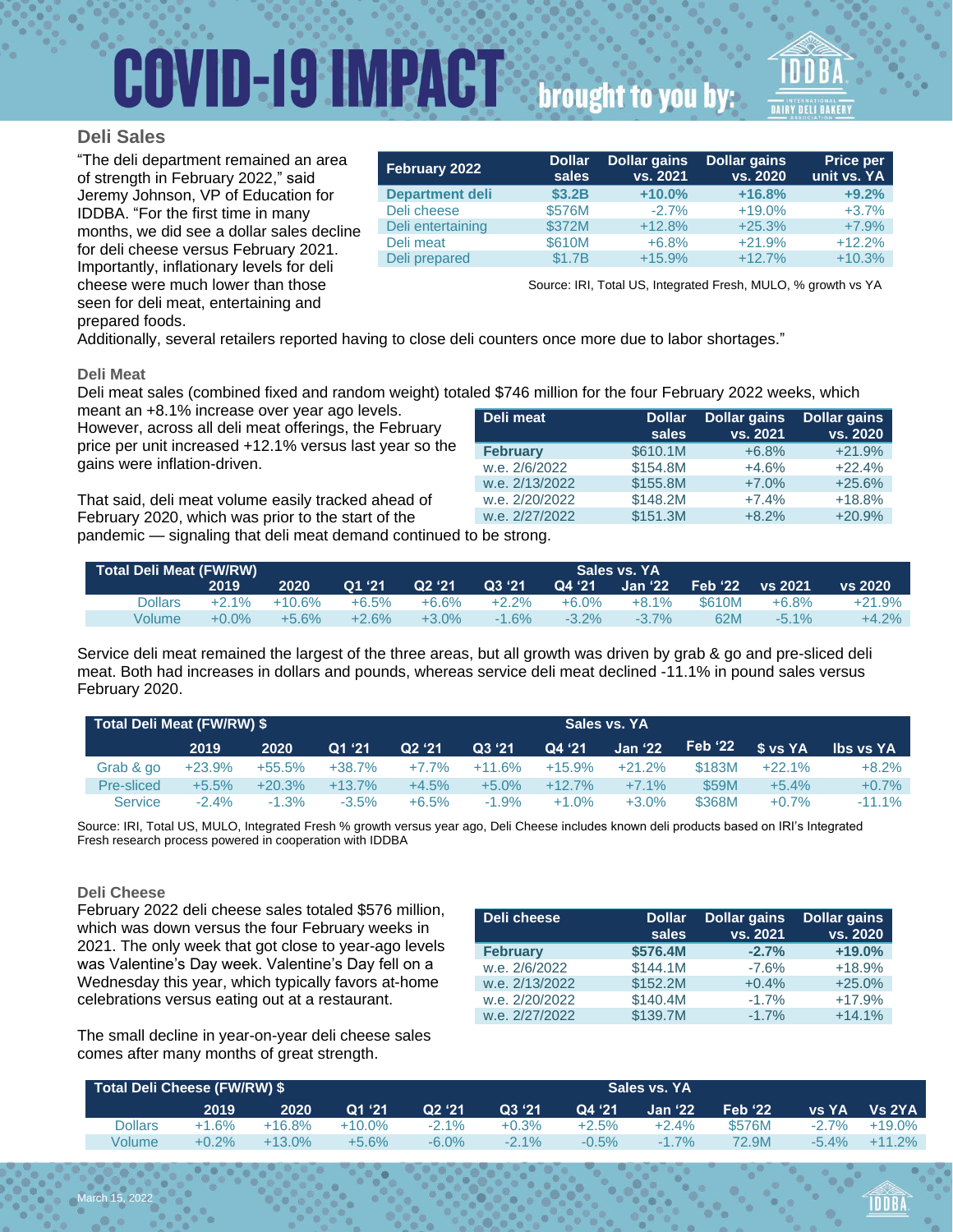# **COVID-19 IMPACT** brought to you by:

Grab & go and pre-sliced have been highly successful strategies long before the onset of the pandemic and in February 2022 grab-and-go sales surpassed service cheese. However, the largest seller was specialty cheese, reaching \$363 million.

| <b>Total Deli Cheese (FW/RW)</b> |          |          |          |          |         |          |          |                               |         |                          |
|----------------------------------|----------|----------|----------|----------|---------|----------|----------|-------------------------------|---------|--------------------------|
|                                  | 2019     | 2020     | Q1 '21   | Q2 '21   | Q3 '21  | Q4 '21   |          | Jan '22    Feb '22    S vs YA |         | <b>Price/Ib vs</b><br>YA |
| Grab & go                        | $+7.9%$  | $+29.9%$ | $+15.1%$ | $-6.0\%$ | $+2.5%$ | $+4.3%$  | $+6.4%$  | \$87.2M                       | $+4.4%$ | $+1.4%$                  |
| Pre-sliced                       | $-6.3%$  | $+16.1%$ | $+2.6%$  | $-5.2\%$ | $+1.8%$ | $+7.0\%$ | $+5.9%$  | \$32.6M                       | $+5.2%$ | $+2.0%$                  |
| <b>Service</b>                   | $-1.5%$  | $+0.6%$  | $-6.2\%$ | $+1.2%$  | $-3.1%$ | $-6.3%$  | $-4.7%$  | \$86.8M                       | $-8.9%$ | $-11.8%$                 |
| <b>Specialty</b>                 | $+2.0\%$ | $+18.7%$ | $+14.0%$ | $-2.3%$  | $+0.1%$ | $+3.7%$  | $+2.7\%$ | \$363M                        | $-3.6%$ | $-6.3%$                  |

Source: IRI, Total US, MULO, Integrated Fresh

**Deli Prepared and Deli Entertaining** 

February picked up where January left off in terms of deli prepared and deli entertaining sales. "The February 2022 deli entertaining and prepared foods numbers show that deli now plays a big role in both every day and holiday meal occasions," said Parker. "Hand-inhand with value-added solutions in meat and poultry and sides available in the meat department, anything

| Deli prepared   | <b>Dollar</b><br>sales | <b>Dollar gains</b><br>vs. 2021 | <b>Dollar gains</b><br>vs. 2020 |
|-----------------|------------------------|---------------------------------|---------------------------------|
| <b>February</b> | \$1.7B                 | $+15.9%$                        | $+12.7%$                        |
| w.e. 2/6/2022   | \$411M                 | $+8.7%$                         | $+9.5%$                         |
| w.e. 2/13/2022  | \$440M                 | $+20.0%$                        | $+18.9%$                        |
| w.e. 2/20/2022  | \$419M                 | $+21.7%$                        | $+13.2%$                        |
| w.e. 2/27/2022  | \$412M                 | $+13.6%$                        | $+9.5%$                         |

that saves people time and provides an easy meal solution is doing very well throughout the store."

Deli entertaining had a very strong month also. "The difference between the non-holiday weeks and the week ending

February  $13<sup>th</sup>$  shows the impact of the holiday," added Parker. "With Easter, Mother's Day and many other holidays around the corner, this is a good reminder to ramp up the availability and portion sizes of entertaining-related items as get-togethers are back."

| Deli entertaining | <b>Dollar</b><br>sales | <b>Dollar gains</b><br>vs. 2021 | <b>Dollar gains</b><br>vs. 2020 |
|-------------------|------------------------|---------------------------------|---------------------------------|
| <b>February</b>   | \$372M                 | $+12.8%$                        | $+25.3%$                        |
| w.e. 2/6/2022     | \$86M                  | $-14.7%$                        | $+3.2%$                         |
| w.e. 2/13/2022    | \$110M                 | $+30.6%$                        | $+56.0%$                        |
| w.e. 2/20/2022    | \$93M                  | $+31.5%$                        | $+31.7%$                        |
| w.e. 2/27/2022    | \$83M                  | $+11.6%$                        | $+14.3%$                        |

Many areas in both deli entertaining and prepared foods had strong February results, with only a few areas declining in year-on-year unit sales despite the inflationary climate.

| <b>Deli Prepared</b>        |          |          |          |          |          | Sales vs. YA        |          |                |          |                |
|-----------------------------|----------|----------|----------|----------|----------|---------------------|----------|----------------|----------|----------------|
|                             | 2019     | 2020     | Q1 '21   | Q2 '21   | Q3'21    | $\overline{Q4}$ '21 | Jan '22  | <b>Feb '22</b> | \$ vs YA | Units vs<br>YA |
| <b>Deli</b><br>entertaining | $+5.0%$  | $+5.1%$  | $+1.7%$  | $+9.2%$  | $+7.4%$  | $+12.8%$            | $+9.5%$  | \$372M         | $+12.8%$ | $+4.5%$        |
| Dips and<br>sauces          | $+6.6%$  | $+10.1%$ | $+4.3%$  | $+1.1%$  | $+1.6%$  | $+5.8%$             | $+5.2%$  | \$200M         | $+8.9%$  | $+3.6%$        |
| <b>Spreads</b>              | $-0.3%$  | $+2.7%$  | $-7.7%$  | $-1.7%$  | $-1.3%$  | $+5.6%$             | $+0.9%$  | \$68M          | $-2.5%$  | $-7.9%$        |
| <b>Trays</b>                | $+5.3%$  | $-19.2%$ | $+1.1%$  | $+95.5%$ | $+46.8%$ | $+64.5%$            | $+40.1%$ | \$68M          | $+50.6%$ | $-52.5%$       |
| <b>Holiday meals</b>        | $+3.1%$  | $+22.1%$ | $+132%$  | $+124%$  | $+263%$  | $-43.8%$            | $-11.0%$ | \$0.2M         | $+22.5%$ | $+102%$        |
|                             | $+$ %    | $+$ %    |          |          |          |                     |          |                |          |                |
| Deli prepared               | $+4.6%$  | $-7.1%$  | $+0.9%$  | $+32.3%$ | $+20.8%$ | $+20.4%$            | $+15.3%$ | \$1.7B         | $+15.9%$ | $+5.1%$        |
| <b>Entrees</b>              | $+7.5%$  | $-3.5%$  | $+13.1%$ | $+51.9%$ | $+36.8%$ | $+33.5%$            | $+25.5%$ | \$426M         | $+26.4%$ | $+15.5%$       |
| <b>Prepared meats</b>       | $+2.8%$  | $-7.5%$  | $-4.8%$  | $+17.4%$ | $+10.1%$ | $+13.8%$            | $+10.1%$ | \$325M         | $+9.6%$  | $+1.8%$        |
| <b>Salads</b>               | $+2.5%$  | $-7.2%$  | $+1.1%$  | $+29.8%$ | $+17.7%$ | $+22.7%$            | $+13.1%$ | \$267M         | $+16.7%$ | $+3.9%$        |
| <b>Sandwiches</b>           | $+4.2%$  | $-9.4%$  | $+5.2%$  | $+51.8%$ | $+24.4%$ | $+22.9%$            | $+16.4%$ | \$224M         | $+19.7%$ | $+9.1%$        |
| <b>Appetizers</b>           | $+5.5%$  | $-14.5%$ | $-10.3%$ | $+19.5%$ | $+10.5%$ | $+12.5%$            | $+6.0\%$ | \$147M         | $+4.6%$  | $-7.3%$        |
| Side dishes                 | $-0.8%$  | $+10.3%$ | $+6.1%$  | $+9.1%$  | $+7.9%$  | $+5.0%$             | $+5.0%$  | \$100M         | $+2.9%$  | $-4.0%$        |
| Soups & chili               | $+10.7%$ | $-12.8%$ | $-5.9%$  | $+36.7%$ | $+41.4%$ | $+31.4%$            | $+42.5%$ | \$83M          | $+24.8%$ | $+14.8%$       |
| Pizza                       | $+5.5%$  | $-9.4%$  | $-10.1%$ | $+20.7%$ | $+12.4%$ | $+5.9%$             | $+3.9%$  | \$58M          | $+8.1%$  | $+9.7%$        |
| <b>Breakfast</b>            | $+32.1%$ | $+11.1%$ | $+11.4%$ | $+24.0%$ | $+18.8%$ | $+6.2%$             | $-0.9%$  | \$29M          | $+0.1%$  | $-13.8%$       |
| Combo meals                 | $+2.3%$  | $-42.0%$ | $-35.0%$ | $+99.4%$ | $+80.7%$ | $+11.5%$            | $+9.8%$  | \$14M          | +33.0%   | $+55.2%$       |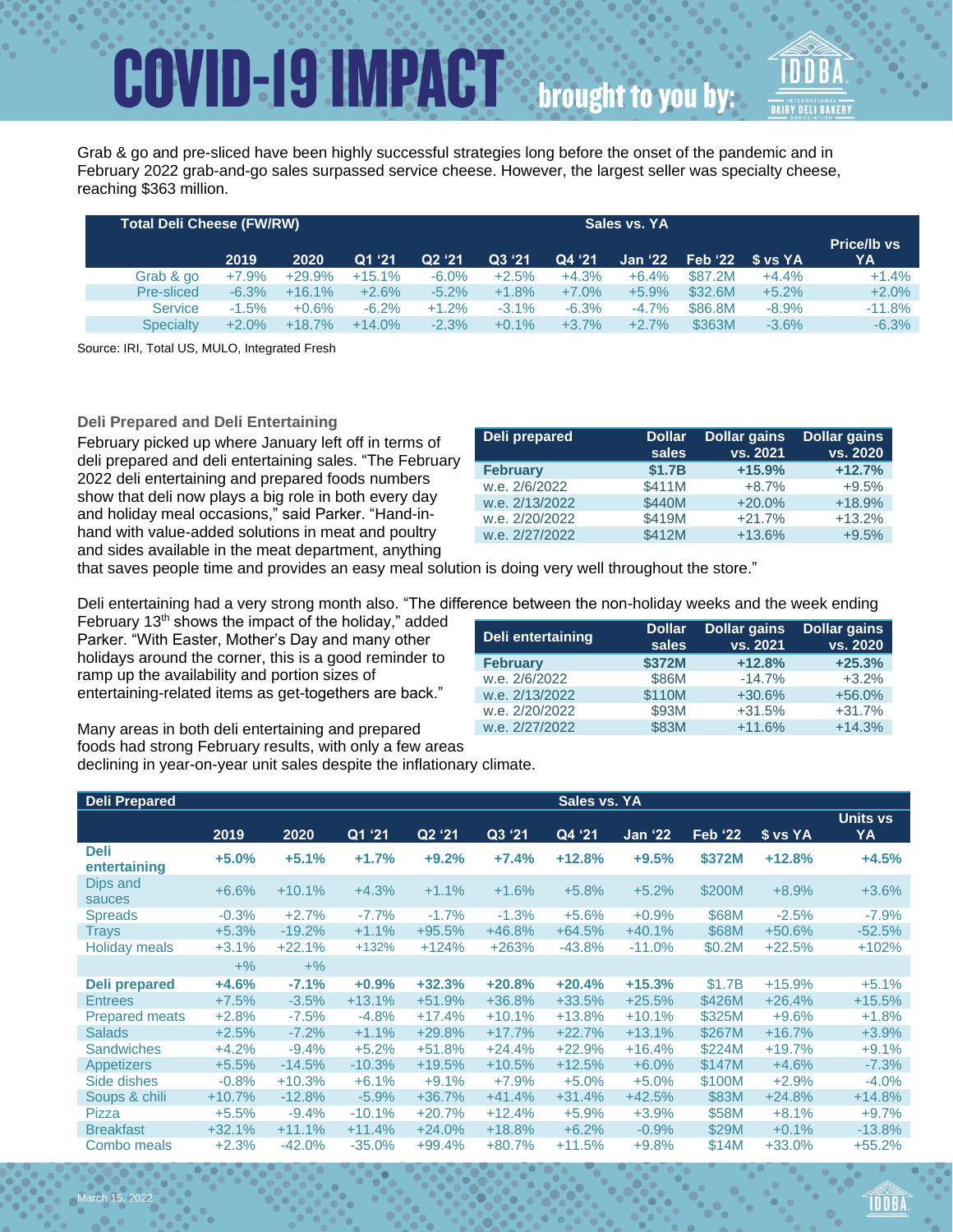| Ħ        |    | -19<br>D | n.    | V.<br>D.<br>UU<br>$\mathbf{r}$ |     |        |          |      | ASSOCIATION |          |  |
|----------|----|----------|-------|--------------------------------|-----|--------|----------|------|-------------|----------|--|
| Desserts | +% | $+$ %    | $-3%$ | 78%                            | 39% | $.6\%$ | $+9.0\%$ | \$7M | $+14.3%$    | $+14.3%$ |  |

Source: IRI, Total US, MULO, Integrated Fresh, % increase versus same period year ago, deli prepared foods including both fixed and random weight, includes known deli products based on IRI's Integrated Fresh research process powered in cooperation with IDDBA

### **Bakery**

The fresh perimeter had a strong February — driving all gains for baked goods. Perimeter bakery grew dollars and pounds and amid below-average inflation although still higher priced than similar alternatives outside the fresh perimeter.

| February 2022<br>sales   | <b>Dollar</b><br>sales | S<br>vs. 2021 | $Lbs^*$<br>vs. 2021 | <b>Price per</b><br><b>Ibs vs. YA</b> |
|--------------------------|------------------------|---------------|---------------------|---------------------------------------|
| <b>Bakery department</b> | \$2.9B                 | $+9.5%$       | $-0.9%$             | $+10.5%$                              |
| Aisle bakery             | \$1.7B                 | $+9.5%$       | $-2.5\%$            | $+12.3%$                              |
| <b>Fresh bakery</b>      | \$1.2B                 | $+9.7%$       | $+2.3%$             | $+7.2%$                               |

Each of the four February weeks increased in dollars but unit results were more mixed. The last two weeks of February were the strongest.

Source: IRI, Total US, Integrated Fresh, MULO, % growth versus year ago.

| <b>Bakery</b>   | <b>Dollars</b><br>sales | \$ vs. 2021 | Units vs.<br>2021 |
|-----------------|-------------------------|-------------|-------------------|
| <b>February</b> | \$2.9B                  | $+9.5%$     | $-0.6%$           |
| w.e. 2/6/2022   | \$731M                  | $+7.1%$     | $-1.4%$           |
| w.e. 2/13/2022  | \$773M                  | $+8.1%$     | $-2.3%$           |
| w.e. 2/20/2022  | \$727M                  | $+12.1%$    | $+0.8%$           |
| w.e. 2/27/2022  | \$717M                  | $+11.2%$    | $+0.8%$           |

### **Center Store Bakery**

Baked goods items found in the "aisle" or center-store area adjacent to the fresh bakery, increased 6.1% in February 2022. However, unit sales were down, with a rare few exceptions.

| Center store baked goods       |          |          |          | Current sales vs 2020 and 2021 |          |          |                |                |                      |                       |
|--------------------------------|----------|----------|----------|--------------------------------|----------|----------|----------------|----------------|----------------------|-----------------------|
|                                | 2019     | 2020     | Q1'21    | Q2'21                          | Q3 '21   | Q4 '21   | <b>Jan '22</b> | <b>Feb</b> '22 | ۱\$.<br><b>vs YA</b> | <b>Units vs</b><br>YA |
| <b>Breads</b>                  | $-0.2%$  | $+10.1%$ | $-3.5%$  | $-8.9%$                        | $+0.0\%$ | $+2.4%$  | $+10.9%$       | \$731M         | $+6.1%$              | $-3.6%$               |
| Buns & rolls                   | $+1.8%$  | $+16.8%$ | $+3.9%$  | $-5.8%$                        | $-0.4%$  | $+3.8%$  | $+7.9%$        | \$310M         | $+7.5%$              | $-2.6%$               |
| <b>Snack cakes</b>             | $+2.6%$  | $+8.5%$  | $+1.9%$  | $-1.2%$                        | $+7.4%$  | $+9.9%$  | $+7.5%$        | \$113M         | $+15.9%$             | $-0.2%$               |
| <b>Bagels/bialys</b>           | $+4.4%$  | $+22.7%$ | $+13.8%$ | $-4.8%$                        | $+5.1%$  | $+7.0%$  | $+13.1%$       | \$108M         | $+9.1%$              | $-0.5%$               |
| <b>Donuts</b>                  | $+0.2%$  | $+13.5%$ | $+4.6%$  | $-2.8%$                        | $-0.4%$  | $+9.2%$  | $+17.5%$       | \$101M         | $+17.0%$             | $+4.6%$               |
| <b>Muffins</b>                 | $-12.5%$ | $+13.2%$ | $+10.5%$ | $+22.0%$                       | $+15.9%$ | $+26.2%$ | $+20.4%$       | \$69M          | $+20.7%$             | $+1.9%$               |
| <b>English muffins</b>         | $-2.1%$  | $+14.8%$ | $+5.0%$  | $-13.2%$                       | $-1.4%$  | $+0.1%$  | $+4.8%$        | \$66M          | $+2.9%$              | $-3.2%$               |
| Cookies                        | $+3.1%$  | $+7.9%$  | $-9.3%$  | $-5.4%$                        | $+4.3%$  | $+2.7%$  | $+23.9%$       | \$60M          | $+27.5%$             | $+3.3%$               |
| Pastry/Danish/<br>coffee cakes | $+3.3%$  | $+5.8%$  | $+1.9%$  | $+4.1%$                        | $+10.8%$ | $+11.0%$ | $+14.4%$       | \$49M          | $+13.3%$             | $-4.2%$               |
| <b>Brownies/bars</b>           | $-1.1%$  | $+9.7%$  | $+2.7%$  | $+7.4%$                        | $+19.2%$ | $+6.1%$  | $+10.6%$       | \$37M          | $+16.8%$             | $-3.8%$               |
| Cakes                          | $+0.3%$  | $+11.1%$ | $+3.6%$  | $+0.7%$                        | $+13.8%$ | $+12.0%$ | $+27.6%$       | \$34M          | $+30.4%$             | $+14.5%$              |
| <b>Pies</b>                    | $-2.5%$  | $+15.0%$ | $-1.2%$  | $+0.1%$                        | $-1.3%$  | $-0.3\%$ | $-4.4\%$       | \$20M          | $-5.0%$              | $-12.8%$              |
| Wraps/flatbreads               | $-1.2%$  | $+13.5%$ | $+3.7%$  | $+6.1%$                        | $-3.6%$  | $+1.1%$  | $-1.7\%$       | \$19M          | $-0.5%$              | $-7.4\%$              |
| <b>Croissants</b>              | $-19.9%$ | $+13.1%$ | $+15.9%$ | $+34.4%$                       | $+25.1%$ | $+15.0%$ | $+31.8%$       | <b>\$7M</b>    | $+25.9%$             | $+18.3%$              |

Source: IRI, Total US Integrated Fresh, MULO

### **Perimeter Bakery (including both fixed and random weight)**

February 2022 continued to see great engagement with the perimeter or fresh bakery section. The two exceptions were breads and brownies, but it is important to keep in mind that both had extremely strong 2020 and early 2021 sales. All other areas showed year-on-year dollar gains and most also gained in units.

| <b>Perimeter bakery</b> |          | Current sales vs 2020 and 2021. |         |                    |          |          |          |         |           |                       |
|-------------------------|----------|---------------------------------|---------|--------------------|----------|----------|----------|---------|-----------|-----------------------|
|                         | 2019     | 2020                            | Q1 '21  | Q <sub>2</sub> '21 | Q3 '21   | Q4 '21   | Jan '22  | Feb '22 | Si vs YA  | <b>Units</b><br>vs YA |
| Cakes                   | $+2.5%$  | $-2.7%$                         | $+7.1%$ | $+23.7%$           | $+13.8%$ | $+15.8%$ | $+8.1%$  | \$395M  | $+11.8%$  | $+4.3%$               |
| Cookies                 | $+6.0\%$ | $-2.7%$                         | $+2.4%$ | $+21.8%$           | $+15.7%$ | $+19.4%$ | $+11.9%$ | \$178M  | $+12.6%$  | $+2.5%$               |
| Pastry/Danish/          | $+7.8%$  | $+2.7%$                         | $+9.1%$ | $+17.6%$           | $+16.0%$ | $+14.1%$ | $+12.8%$ | \$123M  | $+10.0\%$ | $-10.1\%$             |